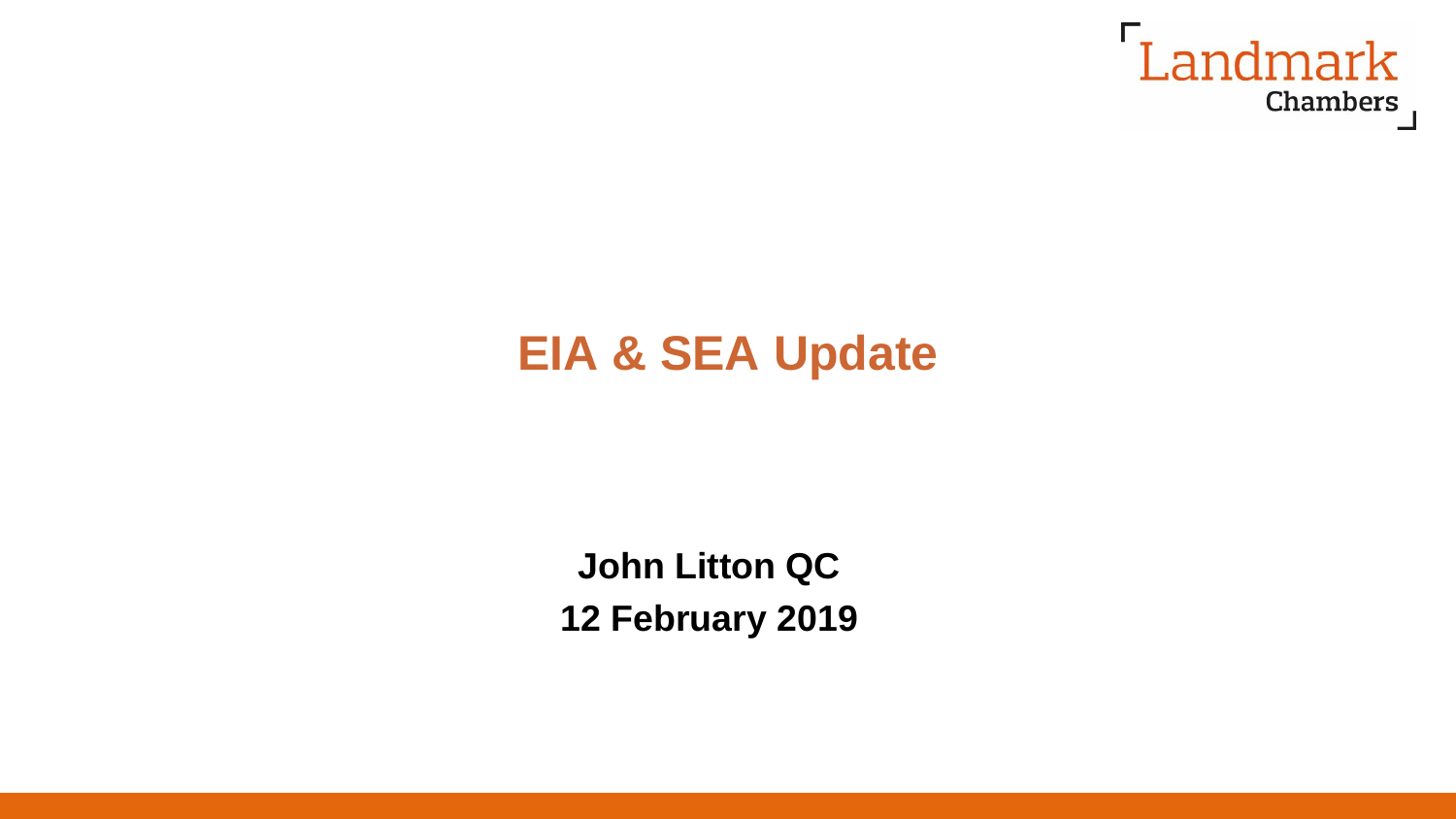

- Quiet 12 months for EIA.
- European Commission Guidance on preparation of EIA Report [http://ec.europa.eu/environment/eia/pdf/EIA\\_guidance\\_Scoping\\_final.pdf](http://ec.europa.eu/environment/eia/pdf/EIA_guidance_Scoping_final.pdf)
- Challenges based on:
	- (1) failure to screen/ defects in screening, and reasoning;
	- (2) defects in Environmental Statement;
	- (3) defects in reasons for decisions on EIA development.
- Very hard to win on EIA now as following round-up of recent cases demonstrate.
- Challenges have moved on to habitats (see DE) and air quality (see MDH).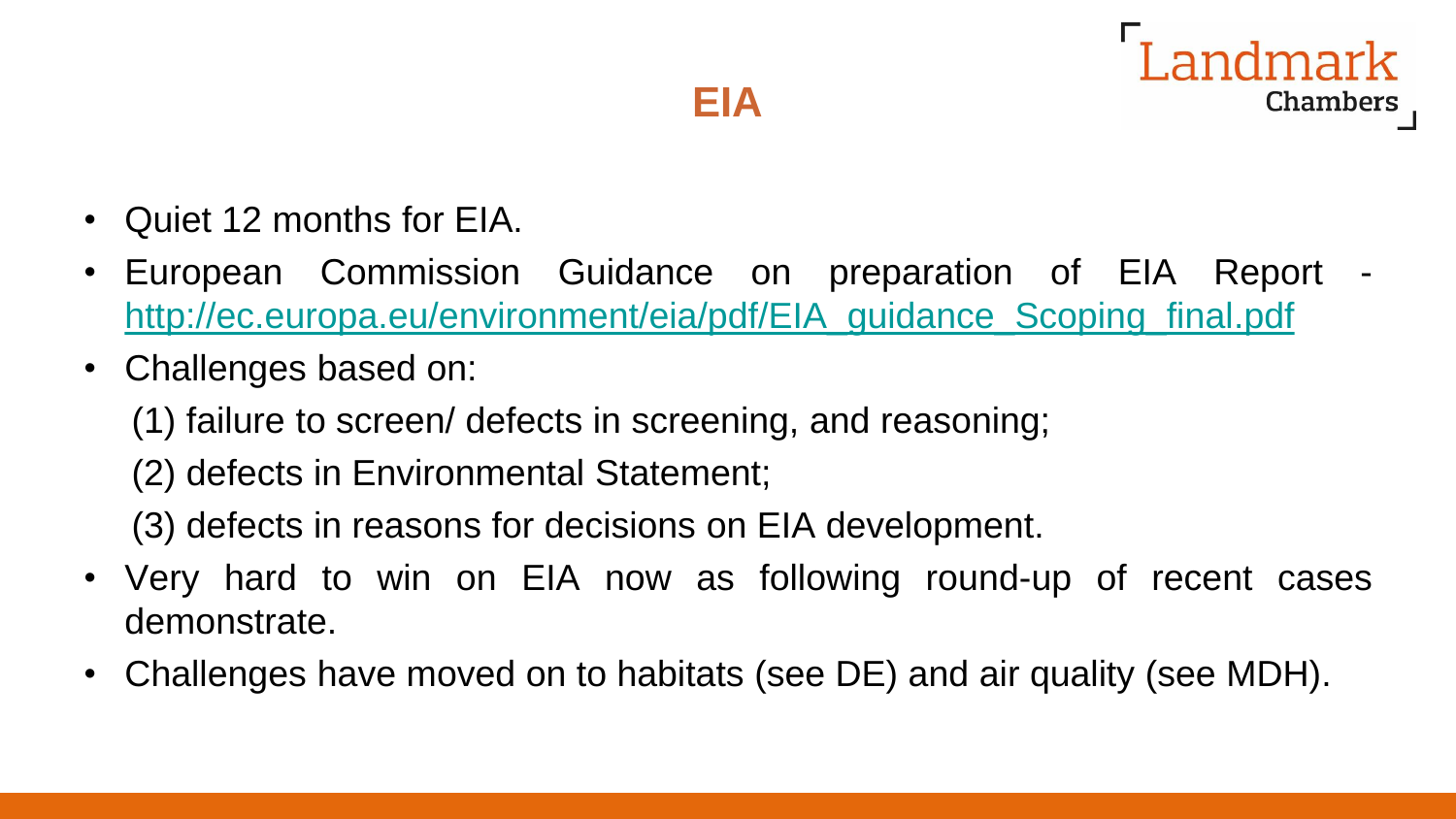#### *R (Crematoria Management Ltd) v Welwyn Hatfield* Chambers *BC* **[2018] P.T.S.R. 1310 (1)**

- LPA granted PP for development on the site of a cemetery
- Proposal demolition of existing chapel, machinery store, lodge house and central colonnade and erection of new chapel, machinery store and crematory, with new car parking provision and enhanced landscaping.
- C, operator of a nearby crematorium, judicially reviewed PP challenge to the lawfulness of the grant of PP on grounds that, inter alia, there was no screening opinion under EIA Regulations.
- Issue was the proposal an infrastructure project constituting an "*urban development project*" including more than 1 ha of urban development, within paragraph 10 in the table in Schedule 2.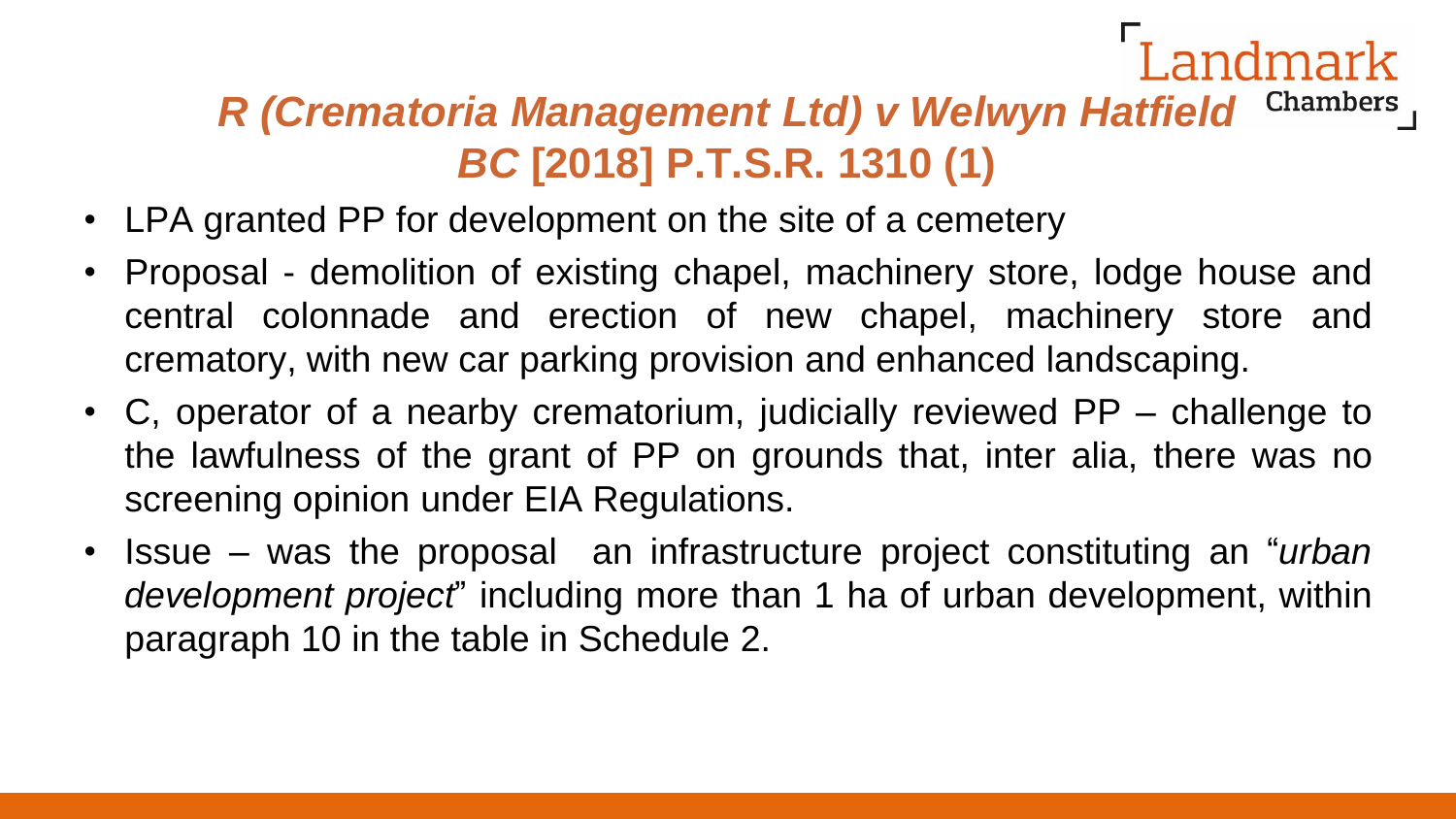



- Interpretation of regulations or policy was question of law for the court but where words to be construed are (i) wide in ambit; or (ii) imprecise in their meaning, judgment would necessarily be involved in applying them to the facts of the particular case.
- Therefore there are occasions when different decision-makers, confronted with same or similar facts, might legitimately apply the statutory provision or policy statement differently: applying *R (Goodman) v Lewisham London Borough Council* [2003] Env LR 28
- The phrase "*urban development project*" could not be given a precise meaning, a useful starting point was the dictionary definition of "urban" as "*in, relating to or characteristic of a town or city",* although a variety of other factors would also usually be relevant to that assessment, including the nature, size, and location of the development and the use to which it would be put.
- JR refused, LPA entitled to decide not an urban development project.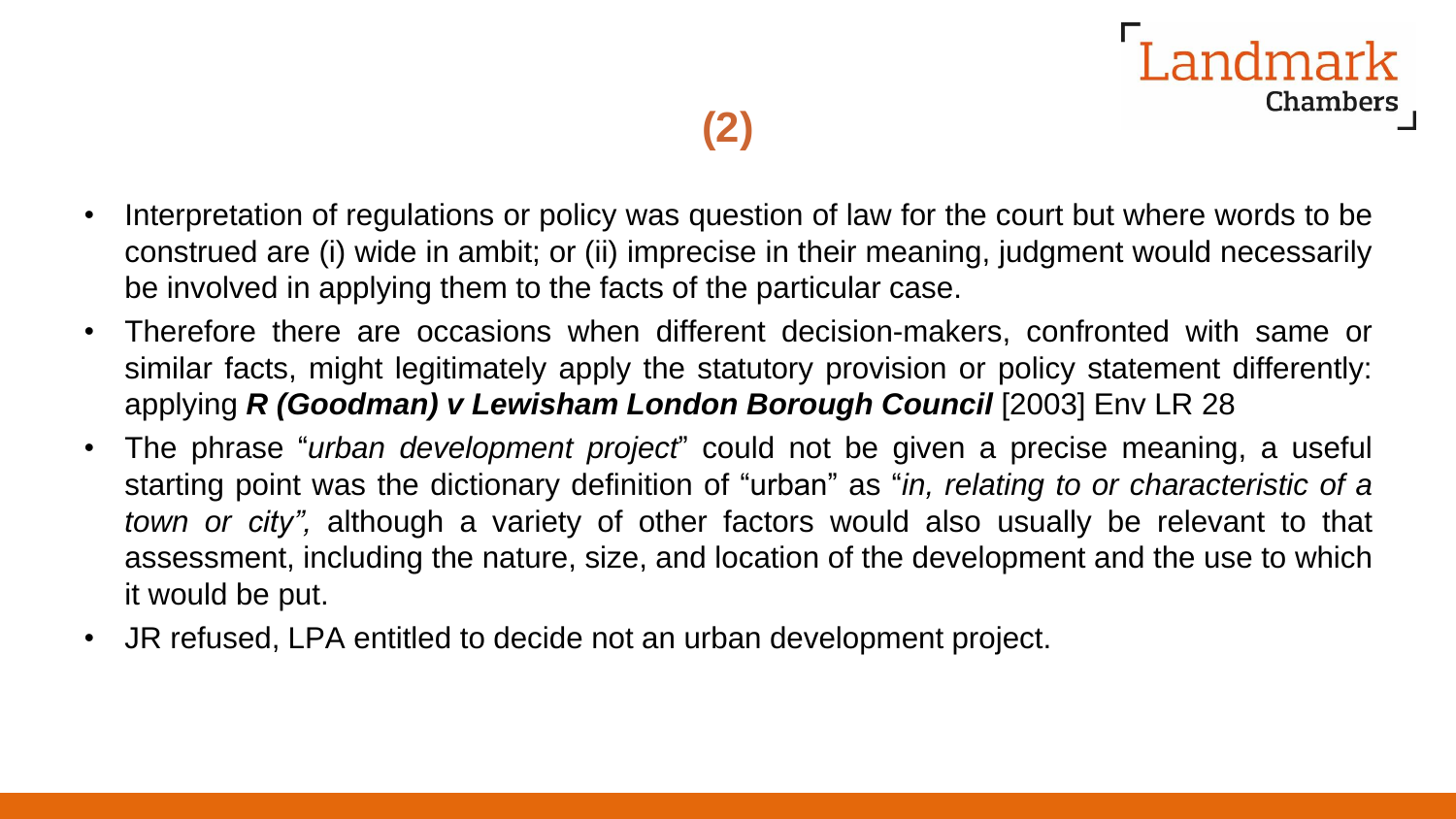## *R (Cairns) v Hertfordshire CC* **[2018] EWHC 2050 (Admin)**



- JR of PP for new secondary school.
- Archeological report stated part of site contained graves tentatively ascribed to Anglo-Saxon period.
- EIA screening opinion failed to refer to archeological matters at all.
- Judge concluded screening opinion defective.
- But Lang J. did not quash, applying *Champion*, as decision would be the same.
- The development proposed was away from site of remains and conditions imposed to deal with archeology.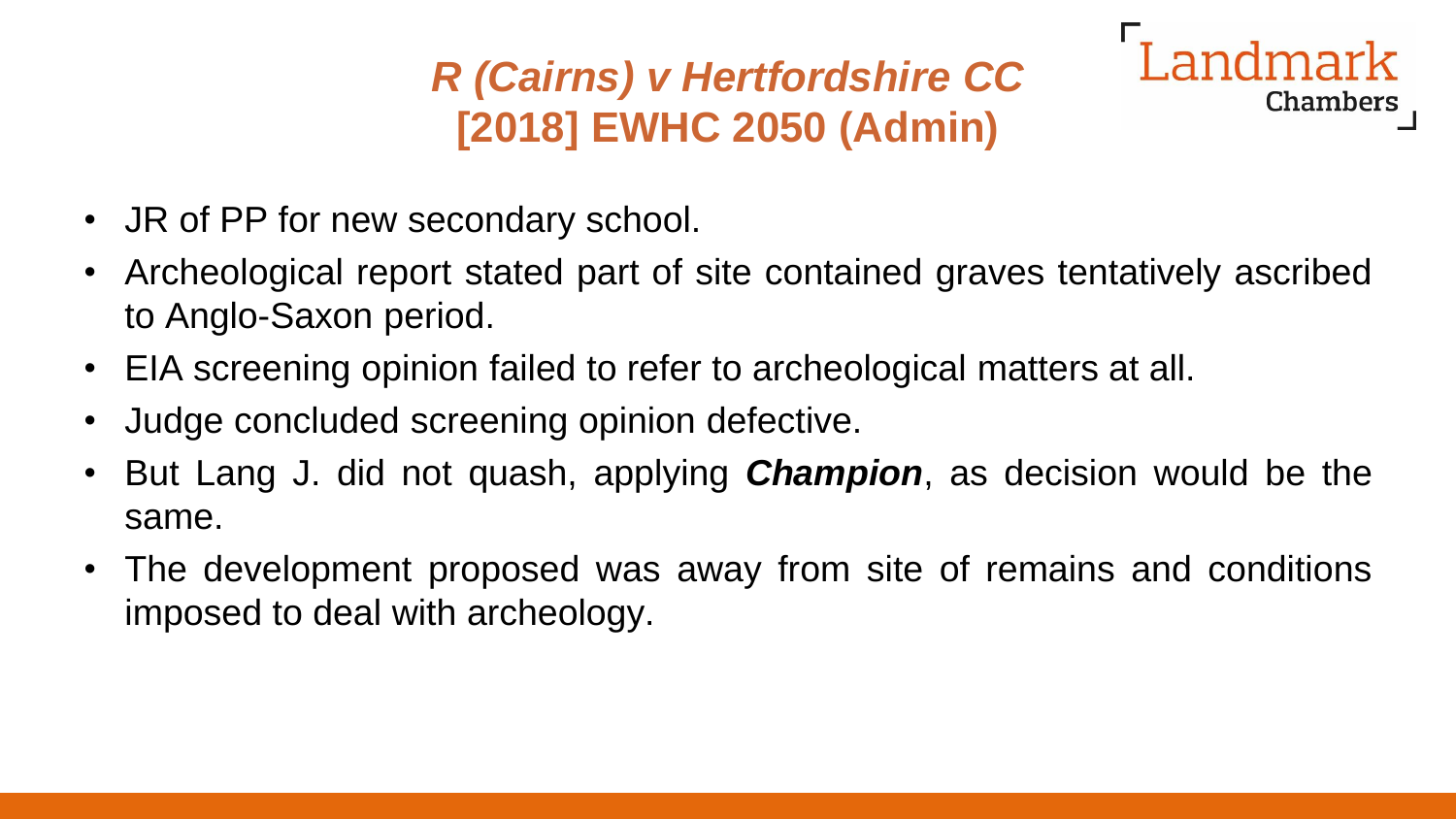#### Landmark *Norman v Secretary of State HCLG* Chambers **[2018] EWHC 2910 (Admin)**

- C sought to challenge grant of PP for intensive poultry farm on appeal by an Inspector on EIA grounds.
- Under s. 288 must be a "*person aggrieved*".
- C lived 10 miles away from the development site. She did not have a private interest that is affected by the proposed development. She did not participate in the appeal before the Inspector. She did not submit representations.
- *Obiter* applying *Walton v Scottish Ministers and Ashton v Secretary of States for Communities and Local Government –* not person aggrieved.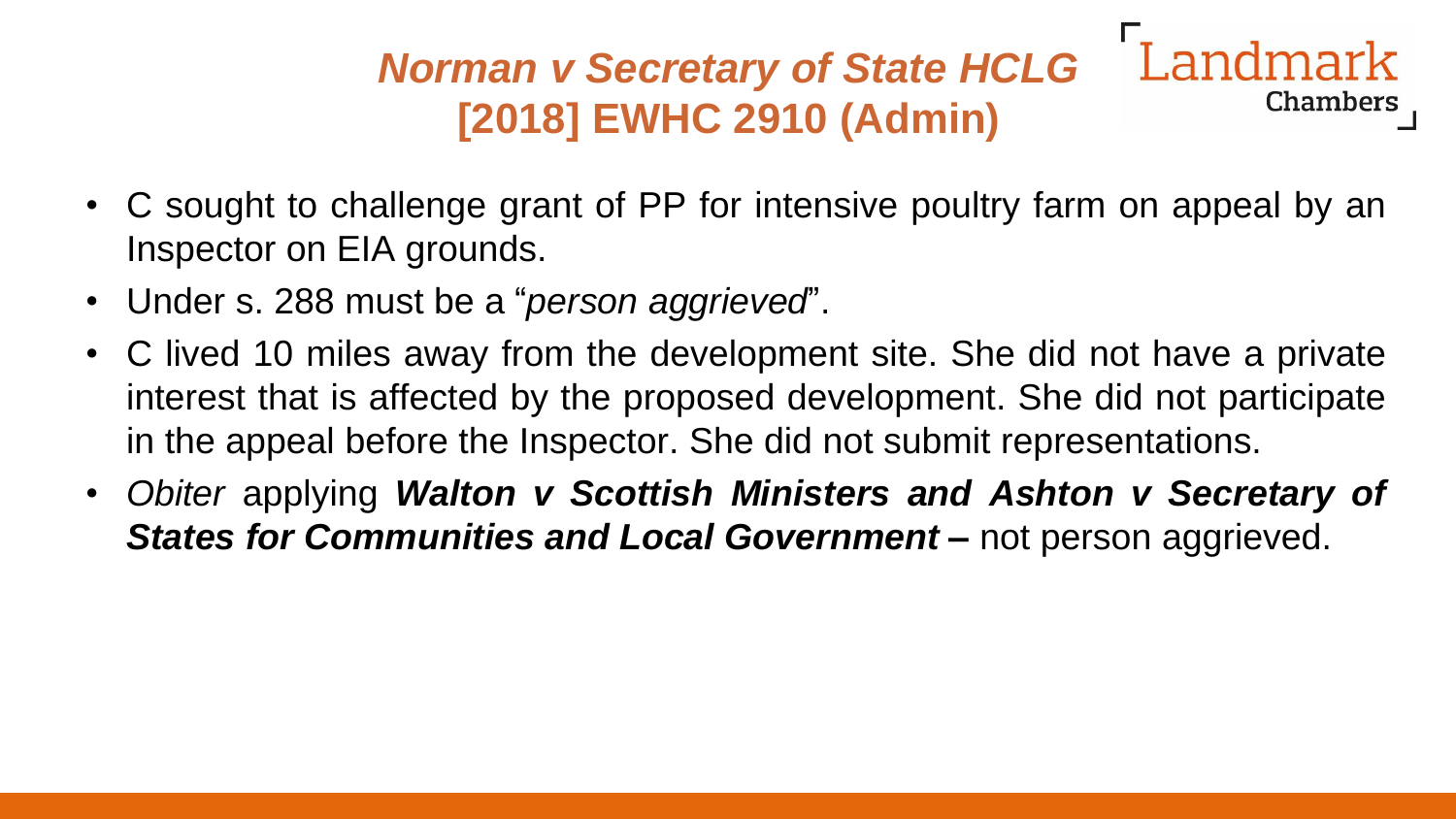## *Squire v Shropshire Council* **[2018] Env. L.R. 36 (1)**

Landmark

**Chambers** 

- PP for (another) intensive poultry farm development.
- C alleged EIA was flawed because it had focused on the regulation of the development instead of undertaking a proper assessment of the direct and indirect effects.
- JR failed useful reminder of difficulty of such challenges:

(A) applying *Burkett* [2003] EWHC 1031 (Admin) *"The objective of the Directive and the Regulations, namely the making of the requisite assessment before the grant of permission, is to be achieved through a dynamic process, which starts with the statement from the developer but it does not end with the statement. The statement can be supplemented by the authority, and the environmental information includes the representations from members of the public, where they have been provided"…"*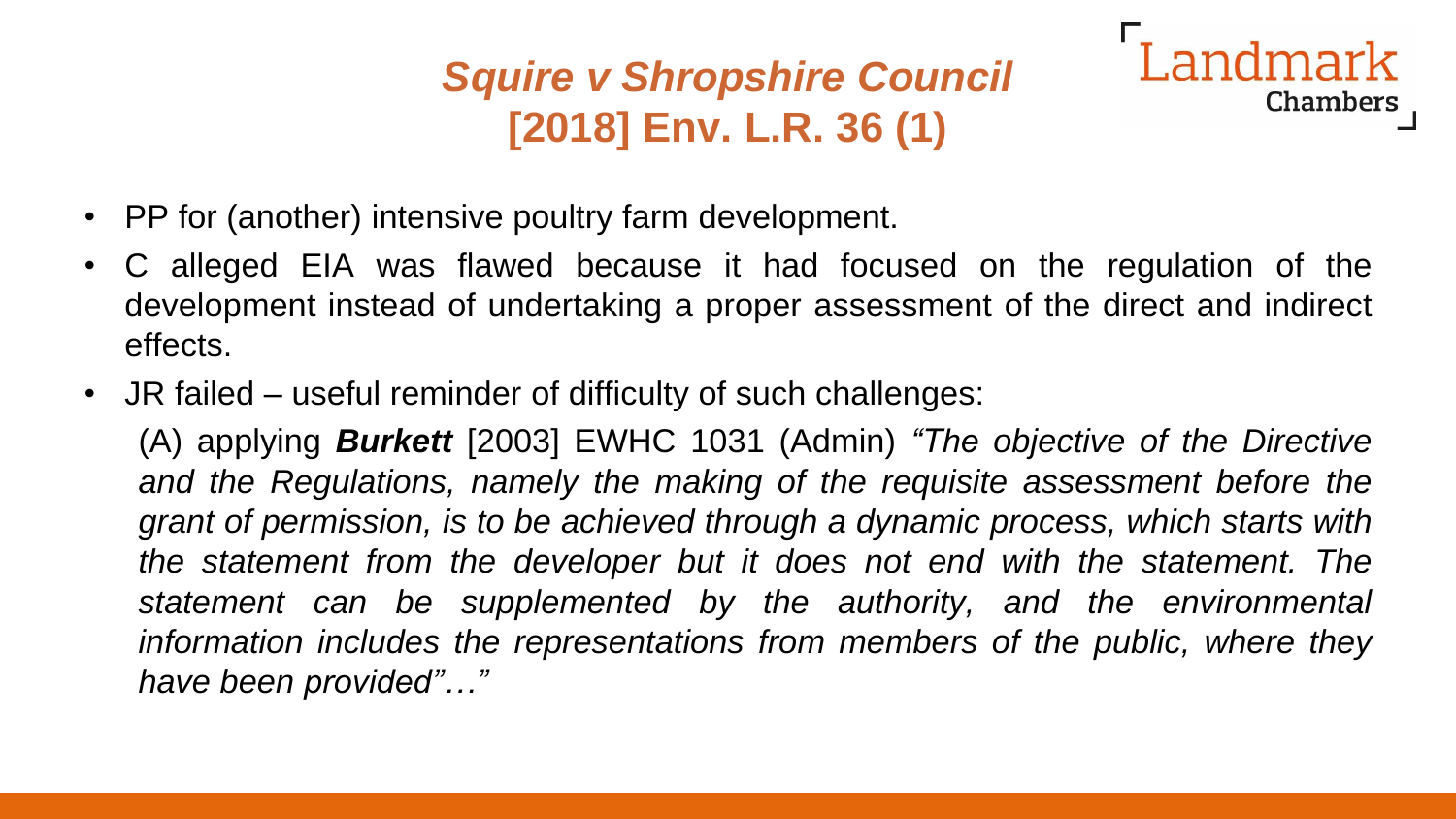• (B) "*The starting point is that it is for the local planning authority to decide whether the information contained in the ES is sufficient to meet the definition in the Regulations. That decision is subject to review on normal Wednesbury principles but information capable of meeting the requirements of the Regulations must be provided. A local planning authority is not deprived of jurisdiction to grant planning permission merely because it concludes that an environmental statement is deficient in a number of respects: see Sullivan J, as he then was, in R. (Blewett) v Derbyshire CC [2004] Env. L.R. 29 at [31]–[40]."*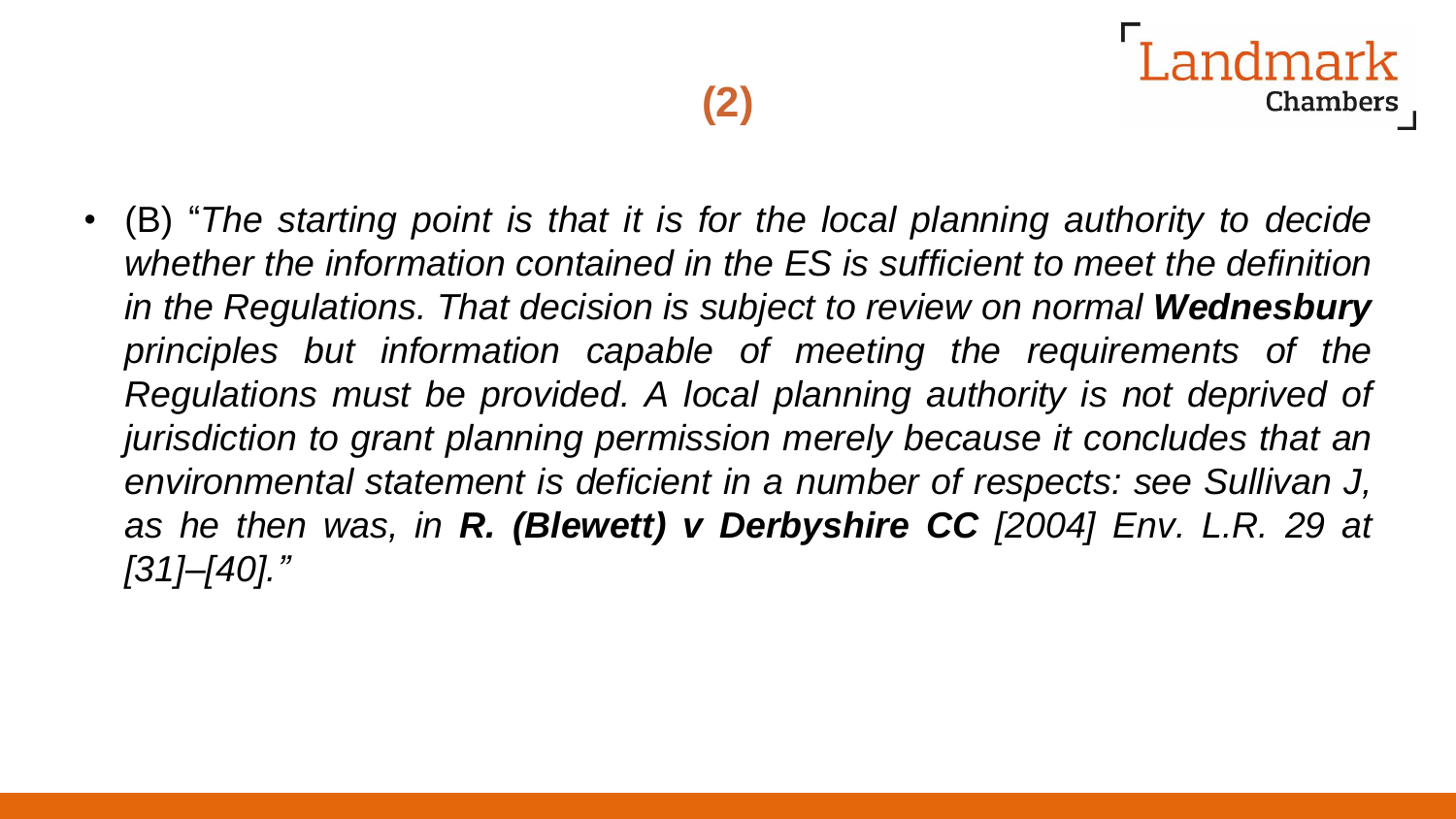#### **Holohan v An Board Pleanála Case C-461/17 (1)**



- EIA Regulations 2017 (for all projects where scoping request before 16 May 2017) brought in new requirement to include reasonable alternatives.
- Reg. 18(3), an ES must include (inter alia):-

*"(d) a description of the reasonable alternatives studied by the developer, which are relevant to the proposed development and its specific characteristics, and an indication of the main reasons for the option chosen, taking into account the effects of the development on the environment*"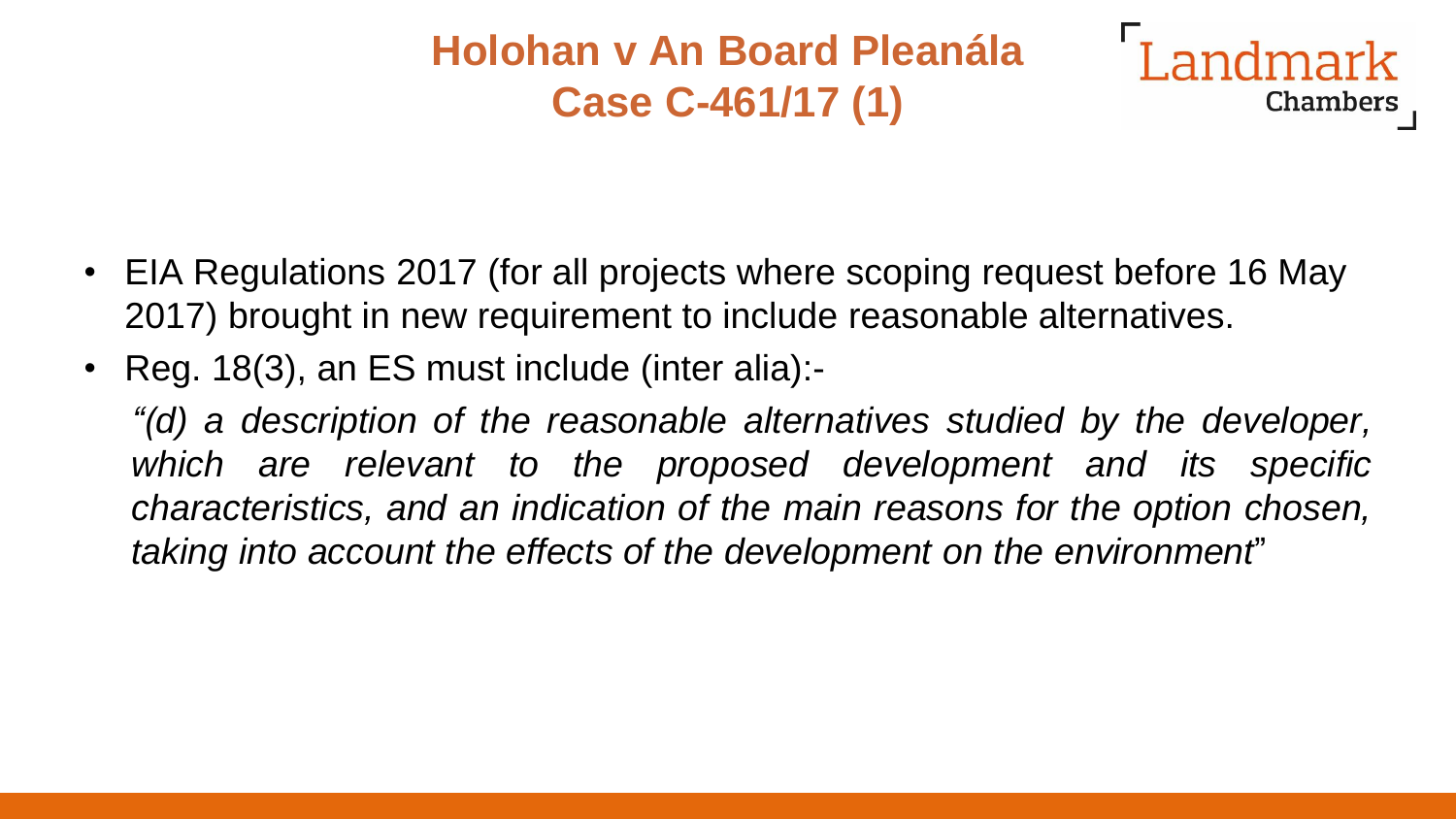ndmark

- Preliminary reference from challenge to approval of a ring road around Kilkenny, Ireland.
- A option to build a bridge over affected floodplain had been discounted at an early stage on grounds of cost, and was dealt with briefly in the EIA documentation.
- C in the main proceedings challenged the adequacy of the environmental impact assessment and appropriate assessment on a number of bases. Although the 2014 EIAD did not apply, the Irish Court referred a number of questions relating to interrelation of EIA and Habitats Directive and the assessment of main alternatives.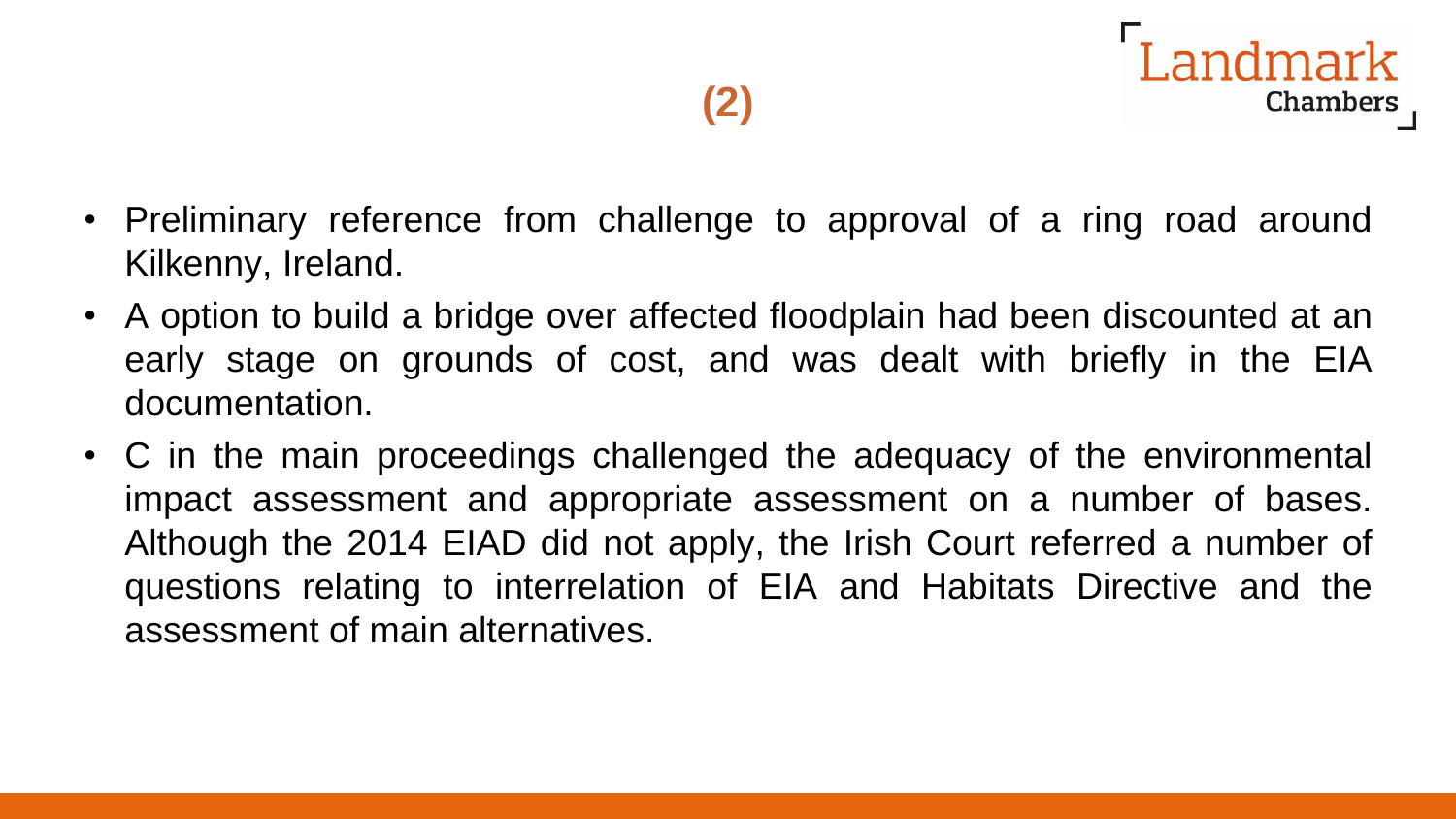- Fourth question: Whether the EIAD requires an EIA to address the impact of the development on all species identified in the Statement?
- Three questions on scope of "*outline of main alternatives"* under Art 5(3)(d):
	- ➢Whether an option considered in the EIA and discussed with stakeholders, but rejected at an early stage amounted to a "*main alternative*"?
	- ➢Whether information needs "*to enable a comparison to be made between the environmental desirability of the different alternatives*" and/or identify how the environmental effects of the alternatives were taken into account?
	- ➢Whether requirement for reasons "*taking into account the environmental effects*" apply just to the chosen option or also to main alternatives?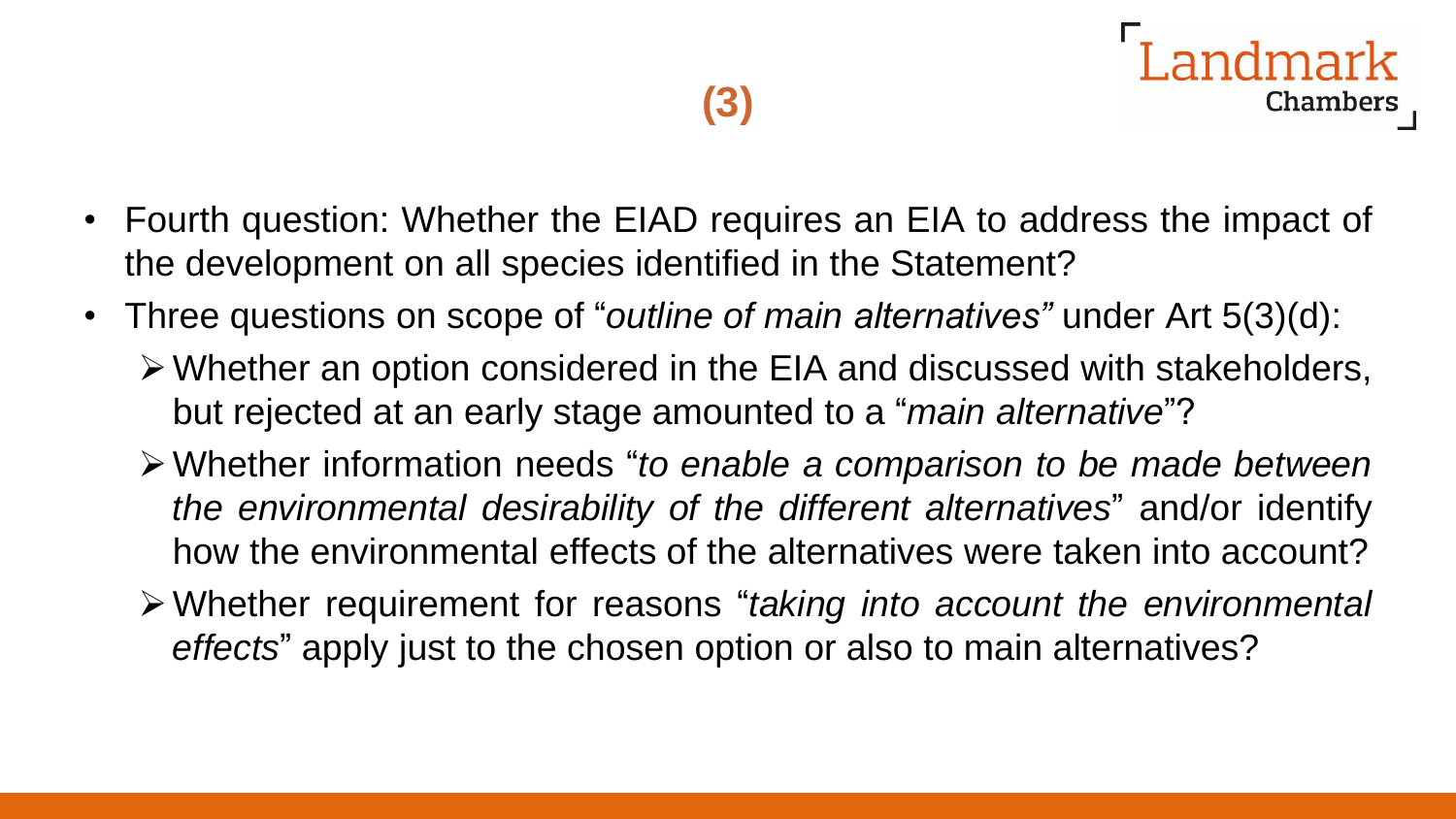andmark

- AG Kokott gave her opinion on 7 August 2018, noting that the questions on EIA alternatives were "*particularly problematic*".
- On scope of assessment of impact on species, she emphasised that only the "*main effects*" of the project need to be assessed. Main effects should be construed in the light of the purpose of the EIAD which is to ensure assessment of the effects of projects "*likely to have significant effects on the environment*": effects which are *"not likely to be significant… are not main effects within the meaning of Article 5(3)".*
- Conclusion approved by CJEU on 7 November 2018 at [58].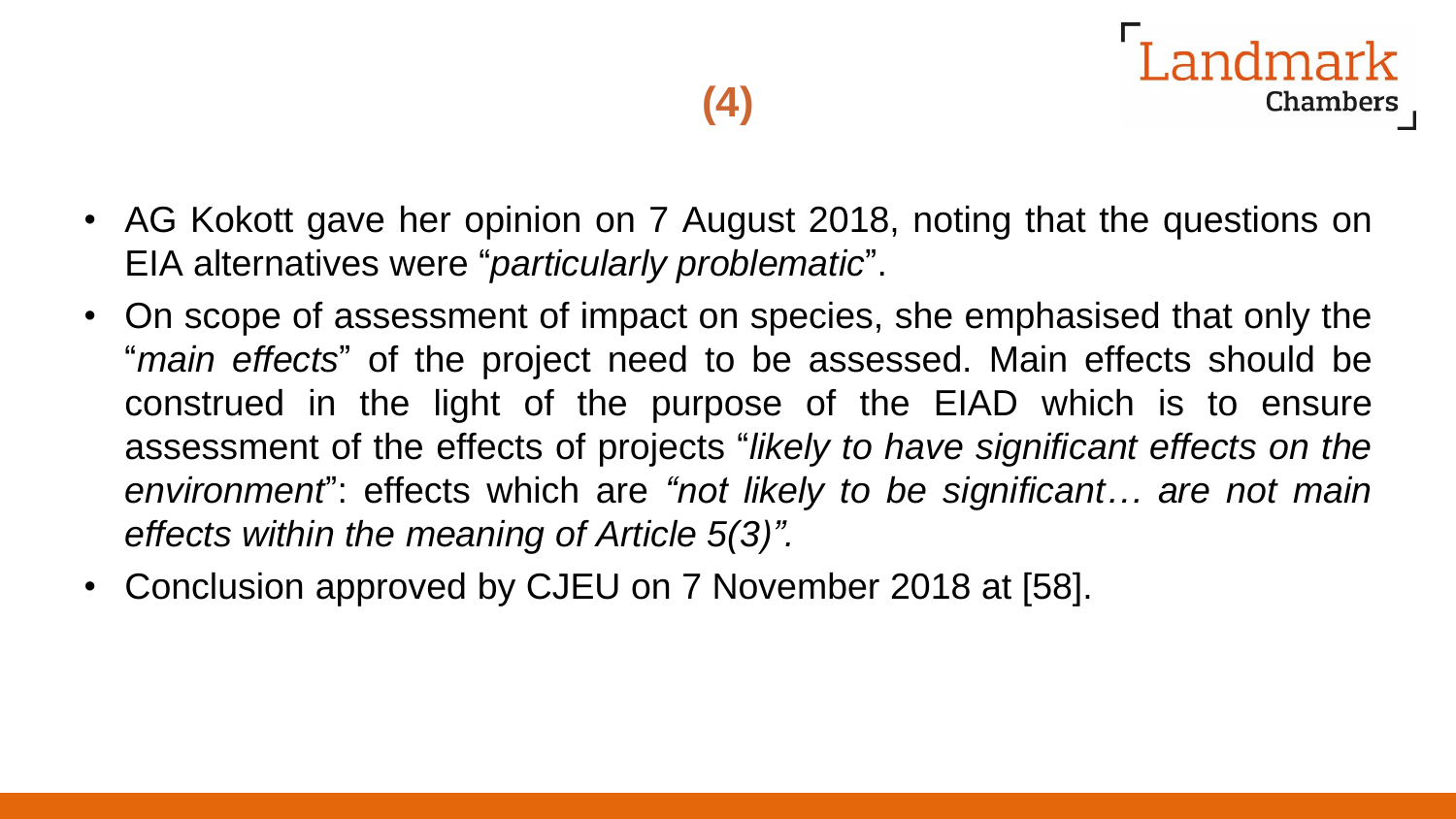



"*As to which effects are to be considered significant, a number of factors may be relevant. The key points of reference, however, are to be drawn from the legal protection of the environment concerned"*.

- Therefore:
	- ➢ Potential effect on species protected under Habitats Directive are *"as a rule*" regarded as significant;
	- ➢ Effects on other species "*not normally main effects*" although particular circumstances (such as exceptional specimens) might support different conclusions.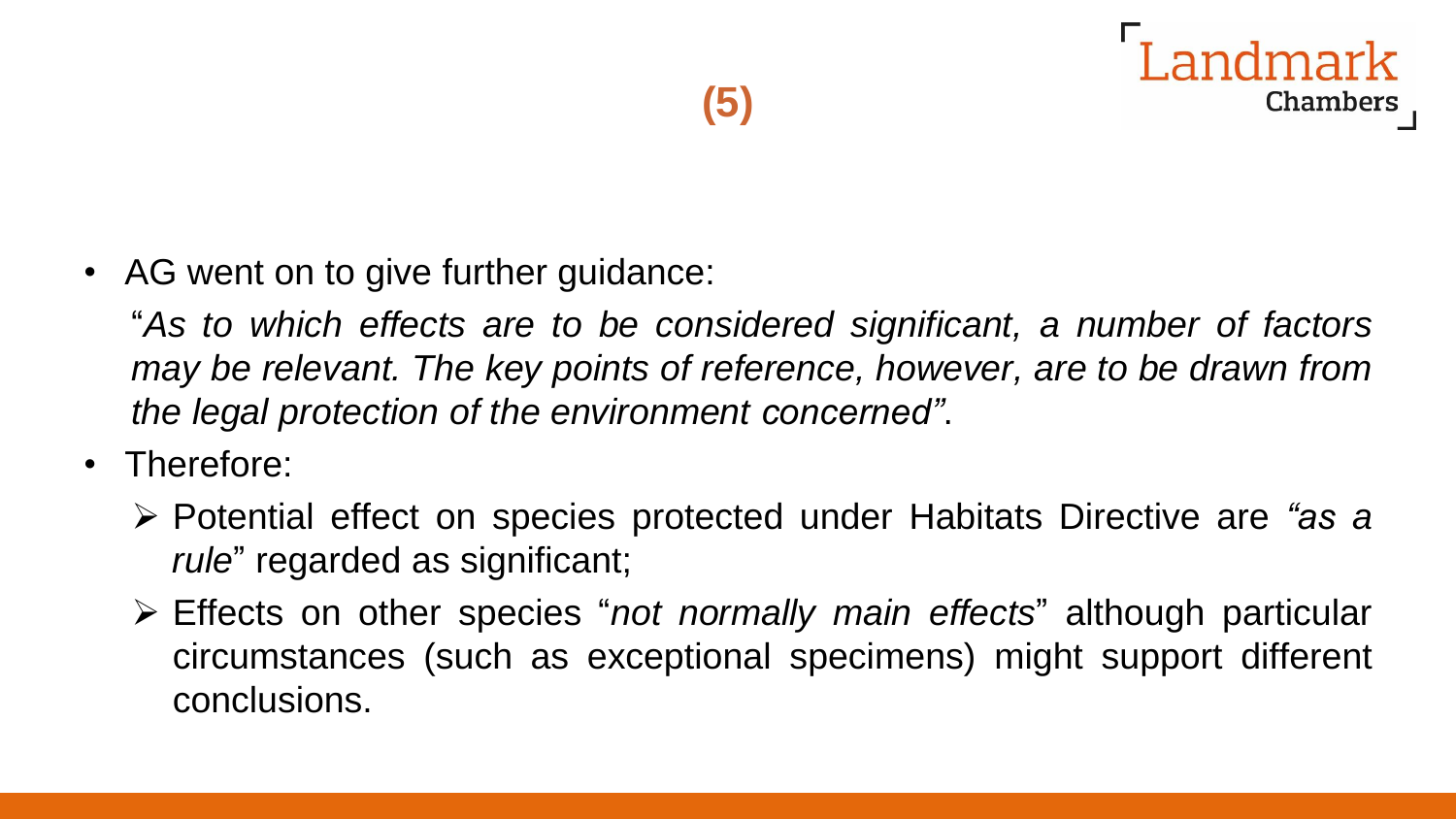• AG [94]:

"*For the purposes of assessing which alternatives are to be regarded as main alternatives, the relevance of those alternatives to the environmental effects of the project or to their avoidance should be decisive."*

- However, Art 5(3)(d) only requires those alternatives "*studied by the developer*". Drafting history confirms no need to provide information on alternatives "*which might be feasible but which he did not consider."*
- Accepted UK's submission that this deficit is partially remedied by SEAD.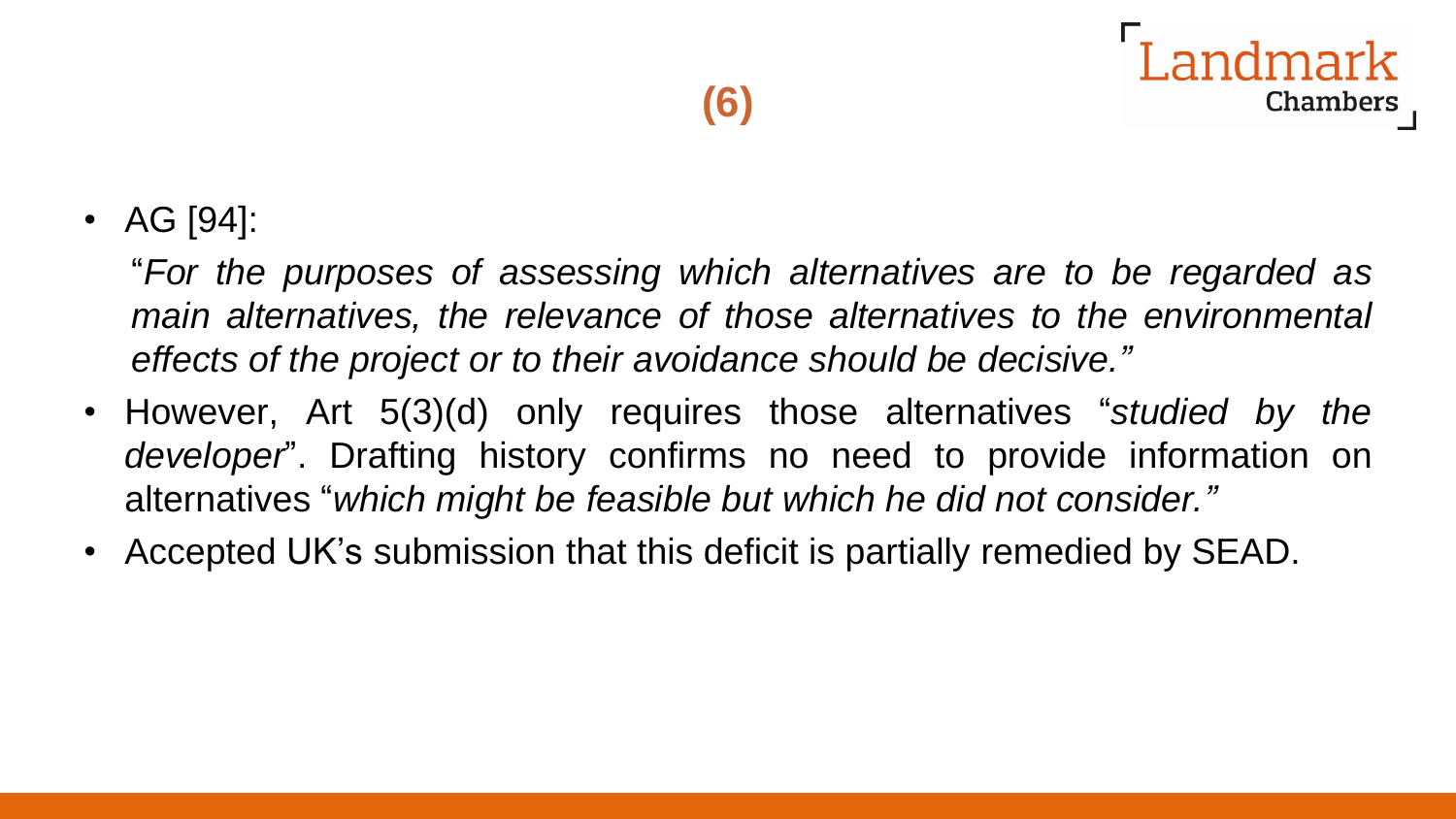- AG:
	- ➢ Information to be provided on alternatives must include "*indication of the essential reasons for* [developer's] *choice, taking into account the environmental effects*"
	- ➢ Does not oblige developer to take account of environmental effects in choosing alternatives: "*Rather, he is obliged only to make known the reasons for his choice in so far as these relate to the environmental effects*".
	- $\triangleright$  In the extant case, choice had been motivated by cost so there were no reasons which needed to be made known. The EIAD "*imposes no obligation to identify, describe and assess the environmental effects of the alternatives"*.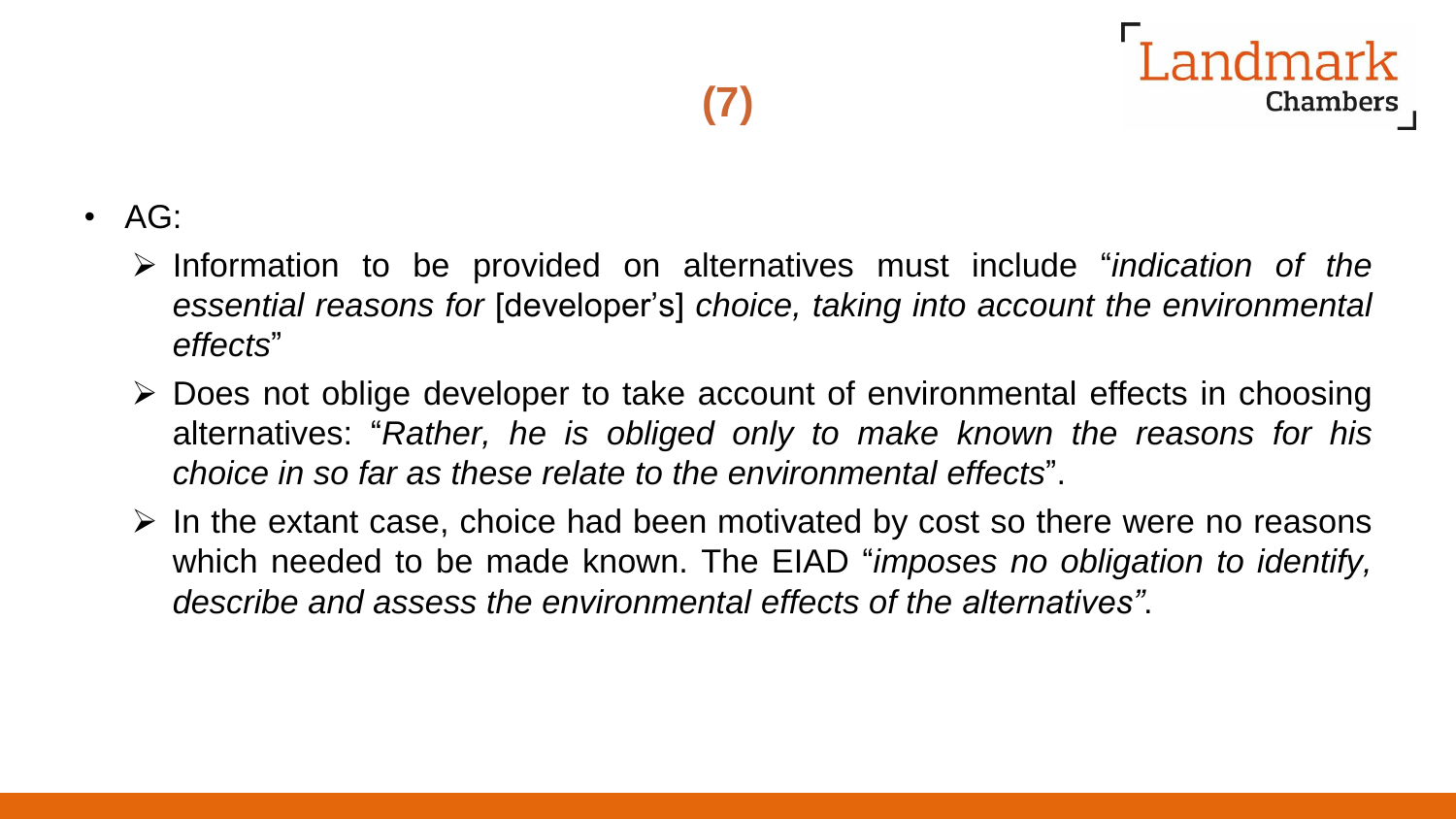

- Court held:
	- ➢Approving AG Kokott, that "*main alternatives*" are those capable of influencing the environmental effects of the project;
	- ➢The EIAD does not require the main alternatives studied to be subject to an impact assessment equivalent to the chosen scheme.
	- ➢Obligation to give outline applies to alternatives studied by developer, whether or not initially envisaged or whether recommended by stakeholders.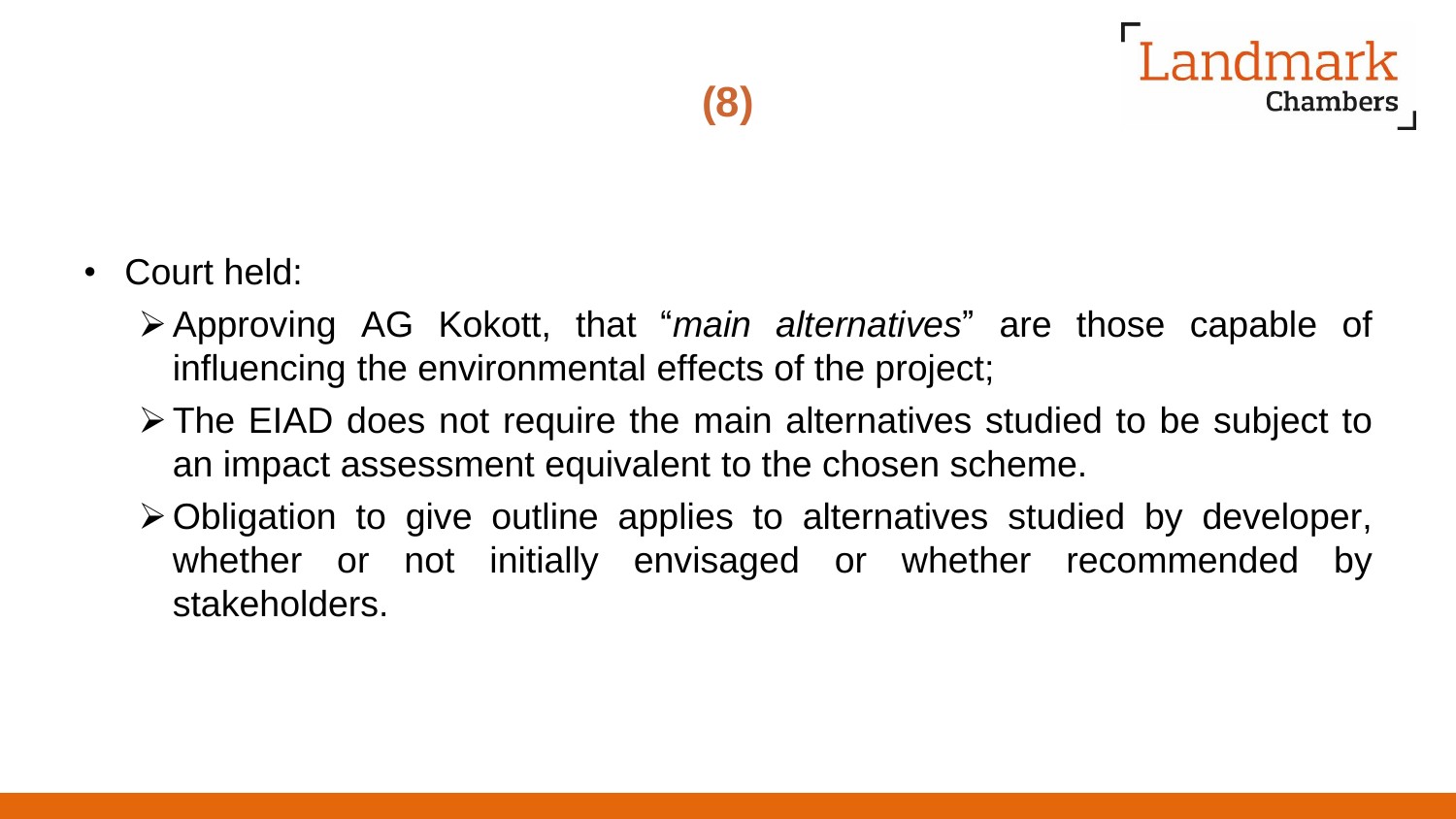

• Two fracking challenges:

➢**R(Andrews) v SSBEIS and SSHCLG** (CO/3256/2018), Holgate J refused permission for a challenge to the fracking WMS in *ex tempore judgement.* The Secretary of State argued that the WMS did not effect development consent decisions, being a reiteration of existing policy.

➢**IneosUpstream Ltd v Lord Advocate** [2018] CSOH 66, challenge to Scottish Government's announcement that they had "banned fracking". Held that they had not in fact adopted any planning policy to that effect policy position was merely emerging.